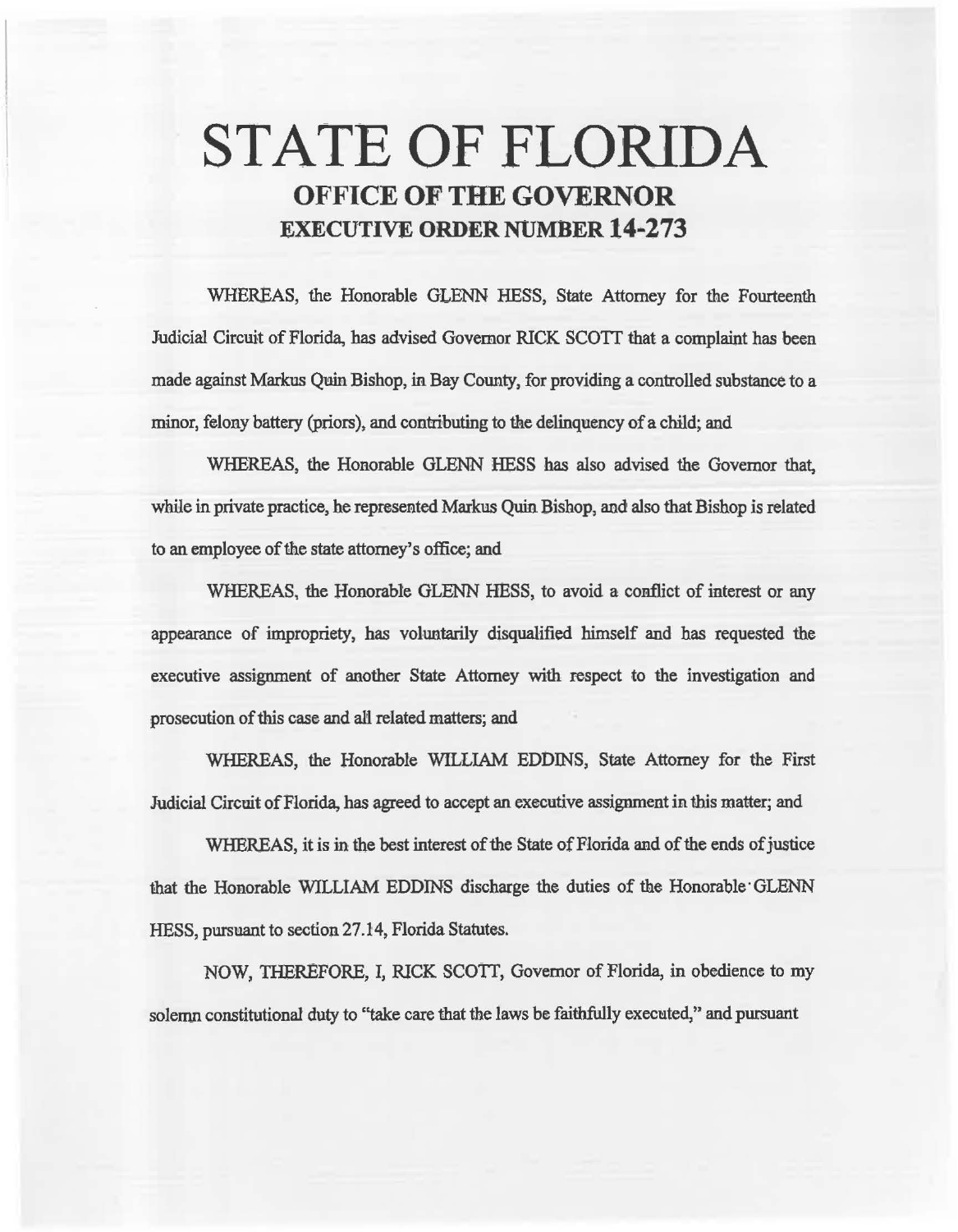to the Constitution and laws of the State of Florida, issue the following Executive Order, effective immediately:

### Section 1.

The Honorable WILLIAM EDDINS, State Attorney for the First Judicial Circuit of Florida, referred to as the "Assigned State Attorney," is assigned to discharge the duties of the Honorable GLENN HESS, State Attorney for the Fourteenth Judicial Circuit of Florida, as they relate to the investigation, prosecution and all matters related to Markus Quin Bishop.

### Section 2.

The Assigned State Attorney or one or more Assistant State Attorneys and Investigators, who have been designated by the Assigned State Attorney, shall proceed immediately to the Fomteenth Jadicial Circuit of Florida, and are vested with the authority to perform. the duties prescribed herein.

## Section 3.

All residents of the Fourteenth Judicial Circuit are requested, and all public officials are directed, to cooperate and render whatever assistance is necessary to the Assigned State Attorney, so that justice may be served.

### Section 4.

The period of this Executive Assignment shall be for one (1) year, to and including October 9, 2015.